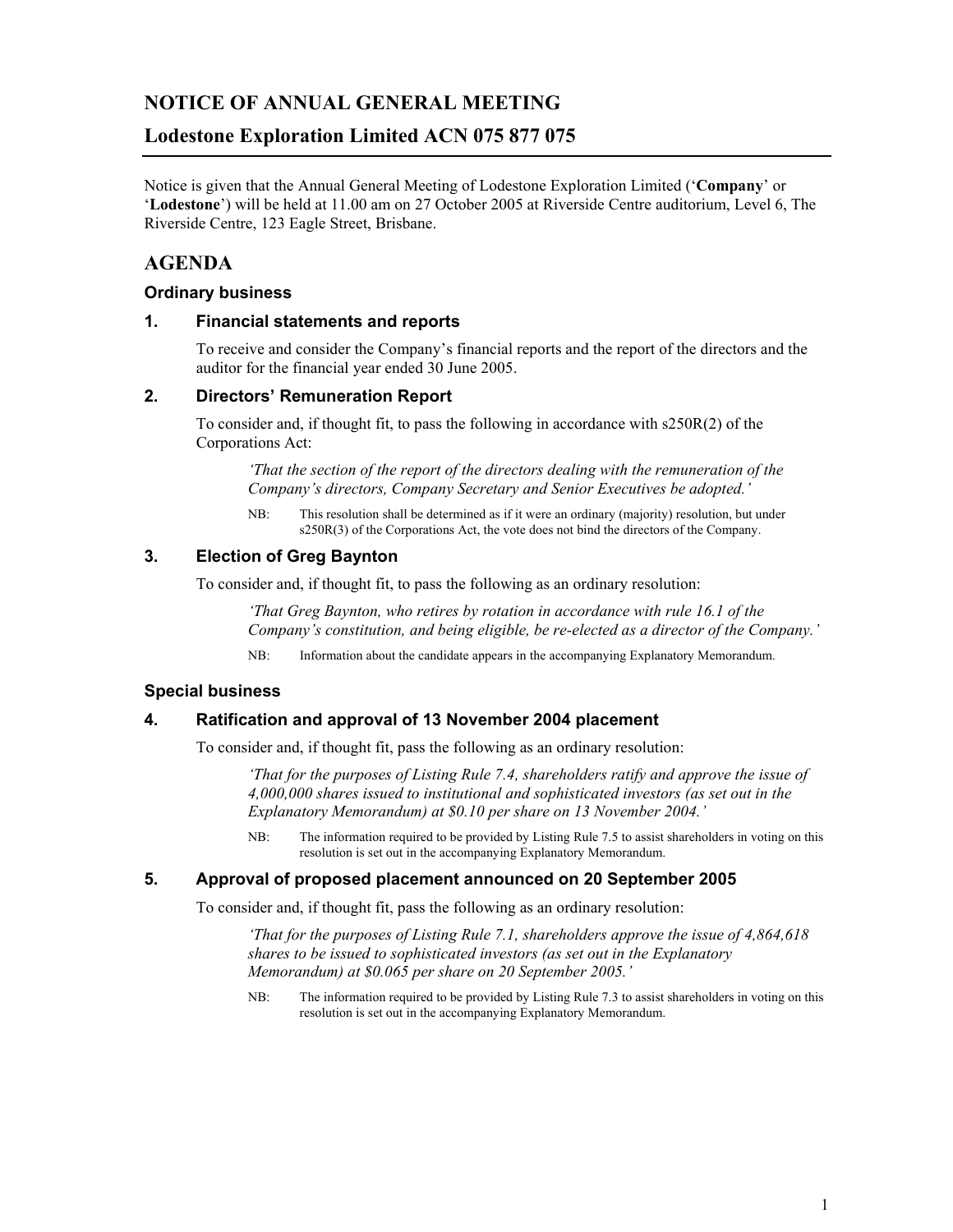## **6. Approval of issue of options to Dr Douglas Haynes**

To consider and, if thought fit, pass the following as an ordinary resolution:

*'That for the purposes of Listing Rule 7.1, shareholders approve the issue of the following options to Dr Douglas Haynes, or his nominee, (on the terms set out in the Explanatory Memorandum) in partial consideration for those contracting services described in the Explanatory Memorandum:* 

- *167,000 options at an exercise price of \$0.20 per option exercisable from the first anniversary of the issue of the options until the fifth anniversary of the issue of the options*
- *167,000 options at an exercise price of \$0.25 per option exercisable from the second anniversary of the issue of the options until the fifth anniversary of the issue of the options*
- *167,000 options at an exercise price of \$0.30 per option exercisable from the third anniversary of the issue of the options until the fifth anniversary of the issue of the options.'*
- NB: The information required to be provided by Listing Rule 7.3 to assist shareholders in voting on this resolution is set out in the accompanying Explanatory Memorandum.

### **7. Approval of issue of options to Dr Gary Arnold**

To consider and, if thought fit, pass the following as an ordinary resolution:

*'That for the purposes of Listing Rule 7.1, shareholders approve the issue of the following options to Dr Gary Arnold, or his nominee, (on the terms set out in the Explanatory Memorandum) in partial consideration for those contracting services described in the Explanatory Memorandum:* 

- *167,000 options at an exercise price of \$0.20 per option exercisable from the first anniversary of the issue of the options until the fifth anniversary of the issue of the options*
- *167,000 options at an exercise price of \$0.25 per option exercisable from the second anniversary of the issue of the options until the fifth anniversary of the issue of the options*
- *167,000 options at an exercise price of \$0.30 per option exercisable from the third anniversary of the issue of the options until the fifth anniversary of the issue of the options.'*
- NB: The information required to be provided by Listing Rule 7.3 to assist shareholders in voting on this resolution is set out in the accompanying Explanatory Memorandum.

### **8. Approval of proposed share placement**

To consider and, if thought fit, pass the following as an ordinary resolution:

*'That for the purposes of Listing Rule 7.1, shareholders approve the issue of a number of shares not exceeding 13,389,000 shares in the Company as at the date of the placement, to be allotted to selected institutional and sophisticated investors within 3 months of the date of this resolution being approved by shareholders, on the terms set out in the Explanatory Memorandum.'* 

NB: The information required to be provided by Listing Rule 7.3 to assist shareholders in voting on this resolution is set out in the accompanying Explanatory Memorandum.

Dated this 20<sup>th</sup> day of September 2005 By Order of the Board Leni Stanley Company Secretary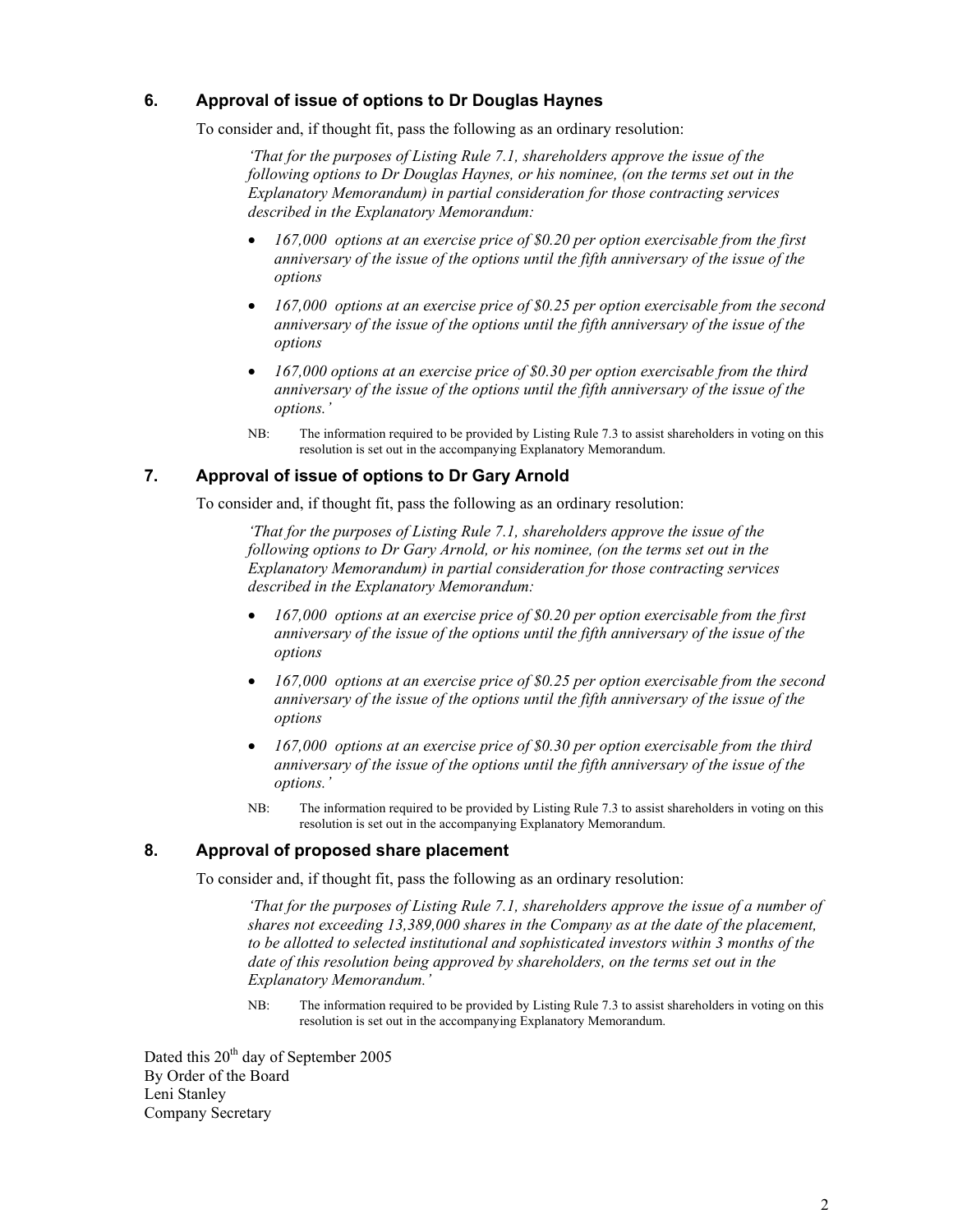### **NOTES**

- (a) A member who is entitled to attend and cast a vote at the meeting is entitled to appoint a proxy.
- (b) The proxy need not be a member of the Company. A member who is entitled to cast 2 or more votes may appoint 2 proxies and may specify the proportion or number of votes each proxy is appointed to exercise.
- (c) If you wish to appoint a proxy and are entitled to do so, then complete and return the attached proxy form.
- (d) A corporation may elect to appoint a representative, rather than appoint a proxy, in accordance with the *Corporations Act 2001* in which case the Company will require written proof of the representative's appointment which must be lodged with or presented to the Company before the meeting.
- (e) The Company has determined in accordance with Regulation 7.11.37 *Corporations Regulation 2001* that for the purpose of voting at the meeting or adjourned meeting, shares will be taken to be held by those persons recorded in the Company's register of members as at 11.00 am on 25 October 2005.

# **VOTING EXCLUSION STATEMENT**

- 1. Lodestone will disregard any vote cast on :
	- (a) item 4 by :
		- any person who participated in the issue; and
		- any associate of any person who participated in the issue.
	- (b) items 5 by:
		- any person who may participate in the proposed issue and any person who might obtain a benefit, except a benefit solely in the capacity of a holder of ordinary securities, if the resolution is passed.
	- (c) item 6 by:
		- Dr Douglas Haynes; and
		- any associate of Dr Douglas Haynes.
	- (d) item 7 by:
		- Dr Gary Arnold; and
		- any associate of Dr Gary Arnold.
	- (e) item 8 by:
		- any person who may participate in the proposed issue and any person who might obtain a benefit, except a benefit solely in the capacity of a holder of ordinary securities, if the resolution is passed.

However, Lodestone need not disregard a vote if:

- (a) it is cast by a person as proxy for a person who is entitled to vote, in accordance with the directions on the proxy form; or
- (b) it is cast by the person chairing the meeting as proxy for a person who is entitled to vote, in accordance with a direction on the proxy form to vote as the proxy decides.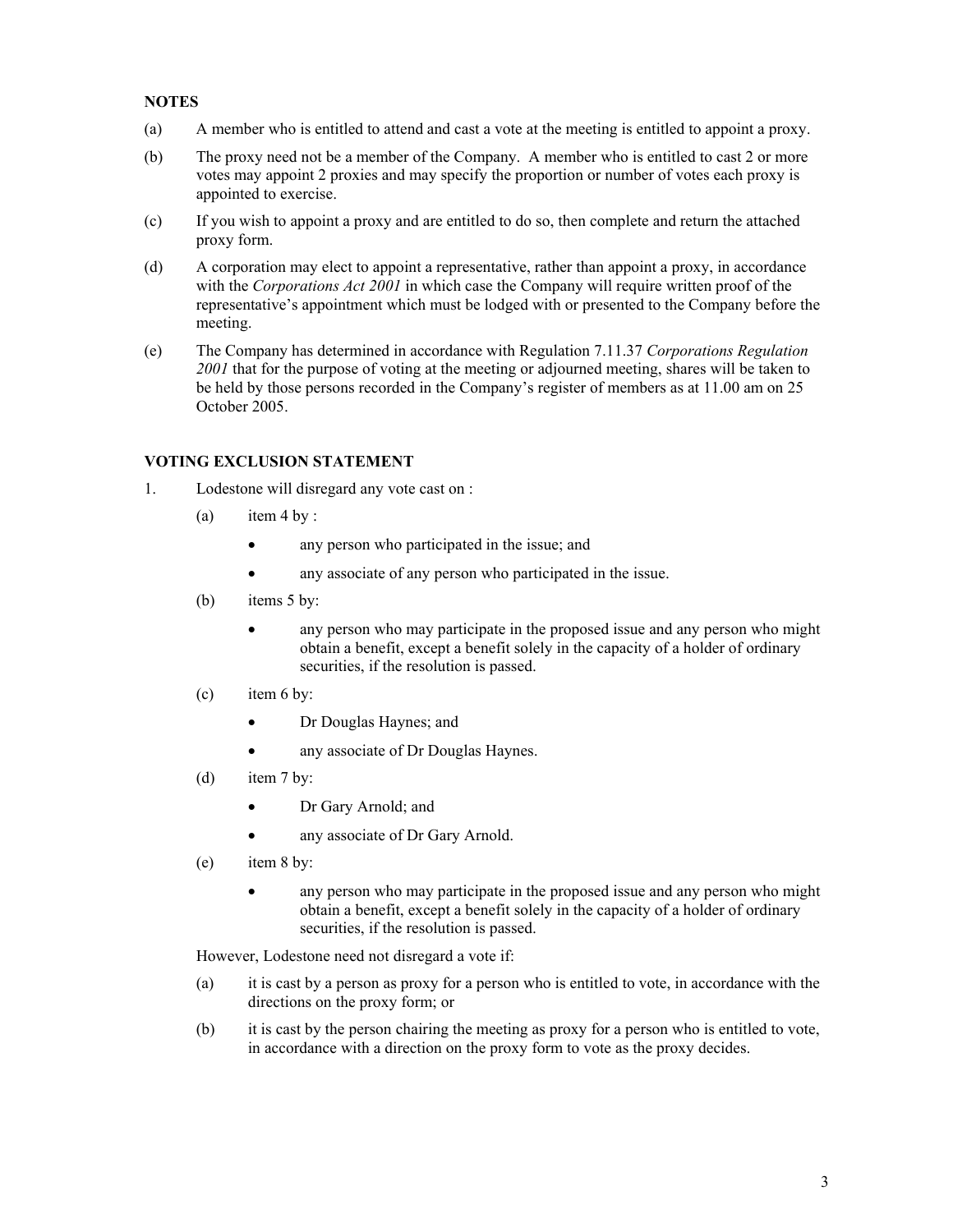# **EXPLANATORY MEMORANDUM**

# **Lodestone Exploration Limited ACN 075 877 075**

# **Information about the candidate for election as director**

A summary of Mr Baynton's experience and qualifications is as follows:

### **Mr Greg Baynton**

Age 36. M.Econ St, MBA, B.Bus (Accounting), ASIA, FAICD

Mr Baynton was appointed as a non-executive director on 5 November 2001 and was since re-elected at the 2003 Annual General Meeting. He is also a non-executive director of Pipe Networks Limited, an executive director of Tissue Therapies Limited and the founder and managing director of Orbit Capital, a boutique investment bank.

Mr Baynton comes from a background in merchant banking and was previously employed as a Principal Analyst with the Queensland Treasury.

# **Special business**

# **Ratification and approval of share placement (item 4)**

The purpose of this resolution is for shareholders to ratify and approve, pursuant to Listing Rule 7.4, the issue of shares that occurred during the 12 months before the date of this Annual General Meeting which count toward the Company's 15% limit under Listing Rule 7.1.

Listing Rule 7.1 provides that (subject to certain exceptions, none of which is relevant here) prior approval of shareholders is required for an issue of securities if the securities will, when aggregated with the securities issued by a company during the previous 12 months, exceed 15% of the number of the securities on issue at the commencement of that 12 month period.

The allotment and issue of shares detailed in this resolution did not exceed the 15% threshold. However, Listing Rule 7.4 provides that where a company ratifies an issue of securities, the issue will be treated as having been made with approval for the purpose of Listing Rule 7.1, thereby replenishing that company's 15% capacity and enabling it to issue further securities up to that limit.

The resolution proposes the ratification and approval of the allotment and issue of shares for the purpose of satisfying the requirements of ASX Listing Rule 7.4.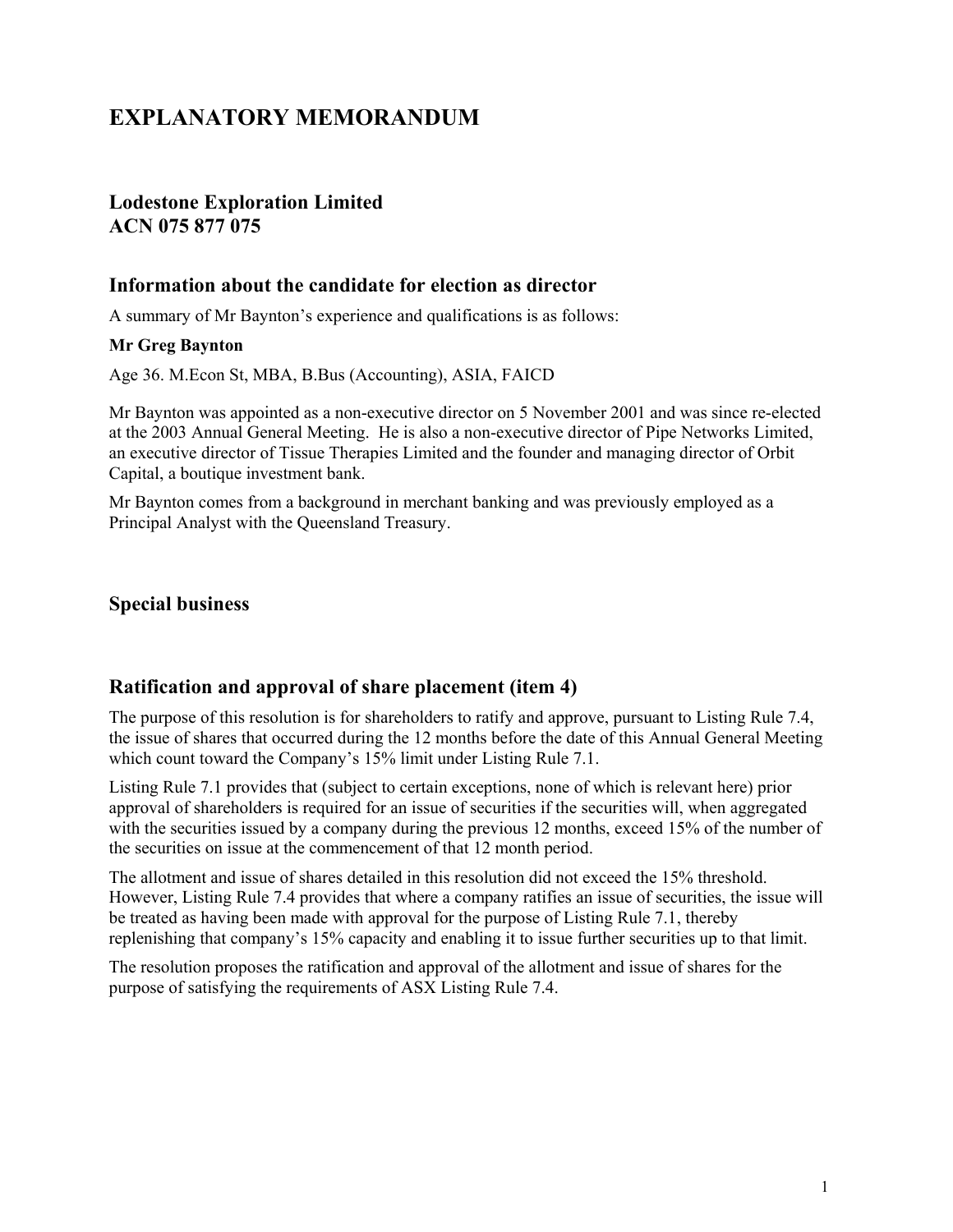The information required to be provided to shareholders to satisfy Listing Rule 7.4 is specified in Listing Rule 7.5. In compliance with the information requirements of Listing Rule 7.5, members are advised of the following particulars in relation to the allotment and issue:

| Date of<br>issue | Number of<br><b>Securities</b><br>issued | <b>Issue</b><br>price per<br><b>Security</b> | <b>Terms of</b><br><b>Securities</b><br>issued                                    | Persons to<br>whom Securities<br>were issued    | Basis for determining allottees and use of<br>funds raised by the issue                                                                                                                                                                                                                                                                                                                 |
|------------------|------------------------------------------|----------------------------------------------|-----------------------------------------------------------------------------------|-------------------------------------------------|-----------------------------------------------------------------------------------------------------------------------------------------------------------------------------------------------------------------------------------------------------------------------------------------------------------------------------------------------------------------------------------------|
| 13/11/0<br>4     | 4,000,000                                | \$0.10                                       | Rank<br>equally<br>with all<br>fully paid<br>ordinary<br>shares on<br><i>ssue</i> | Institutional and<br>sophisticated<br>investors | The shares were issued on the basis of confirmed<br>indications of interest from selected institutional<br>and sophisticated investors.<br>The allotment and issue was made to provide<br>further working capital to assist with ongoing<br>exploration at the Company's Mount Morgan<br>gold exploration project along with additional<br>projects in the Company's growing portfolio. |

# **Approval of proposed issue of options and shares (items 5, 6, 7 and 8)**

The purpose of these resolutions is for shareholders to approve, pursuant to Listing Rule 7.1, the proposed issue of shares and options that would otherwise count toward the Company's 15% limit under Listing Rule 7.1.

Listing Rule 7.1 provides that (subject to certain exceptions, none of which is relevant here) a company must not issue or agree to issue securities during any 12 month period exceeding 15% of the number of the securities on issue at the commencement of that 12 month period.

These resolutions propose the approval of the allotment and issue of shares and options for the purpose of these allotments and issues not counting towards the Company's 15% limit under Listing Rule 7.1. The shares and options which are the subject of the approval must be issued within 3 months of the date of approval.

The information required to be provided to shareholders to satisfy Listing Rule 7.1 is specified in Listing Rule 7.3. In compliance with the information requirements of Listing Rule 7.3, members are advised of the following particulars in relation to each allotment and issue:

# **Issue of shares under proposed share placement announced on 20 September 2005 (item 5)**

On 20 September 2005, Lodestone announced a conditional placement to selected sophisticated investors to raise approximately \$316,000 to provide additional working capital and funding for further exploration at the Company's 100% owned or optioned projects at Mount Morgan, Mount Chalmers, Cracow South and Limestone Creek. The placement was conditional on shareholder approval to be sought at the annual general meeting. Accordingly, the purpose of this resolution is to satisfy this condition. If the resolution is approved, 4,864,618 shares will be allotted at 6.5 cents per share to the selected sophisticated and institutional investors. It is anticipated that the shares will be allotted on 3 November 2005.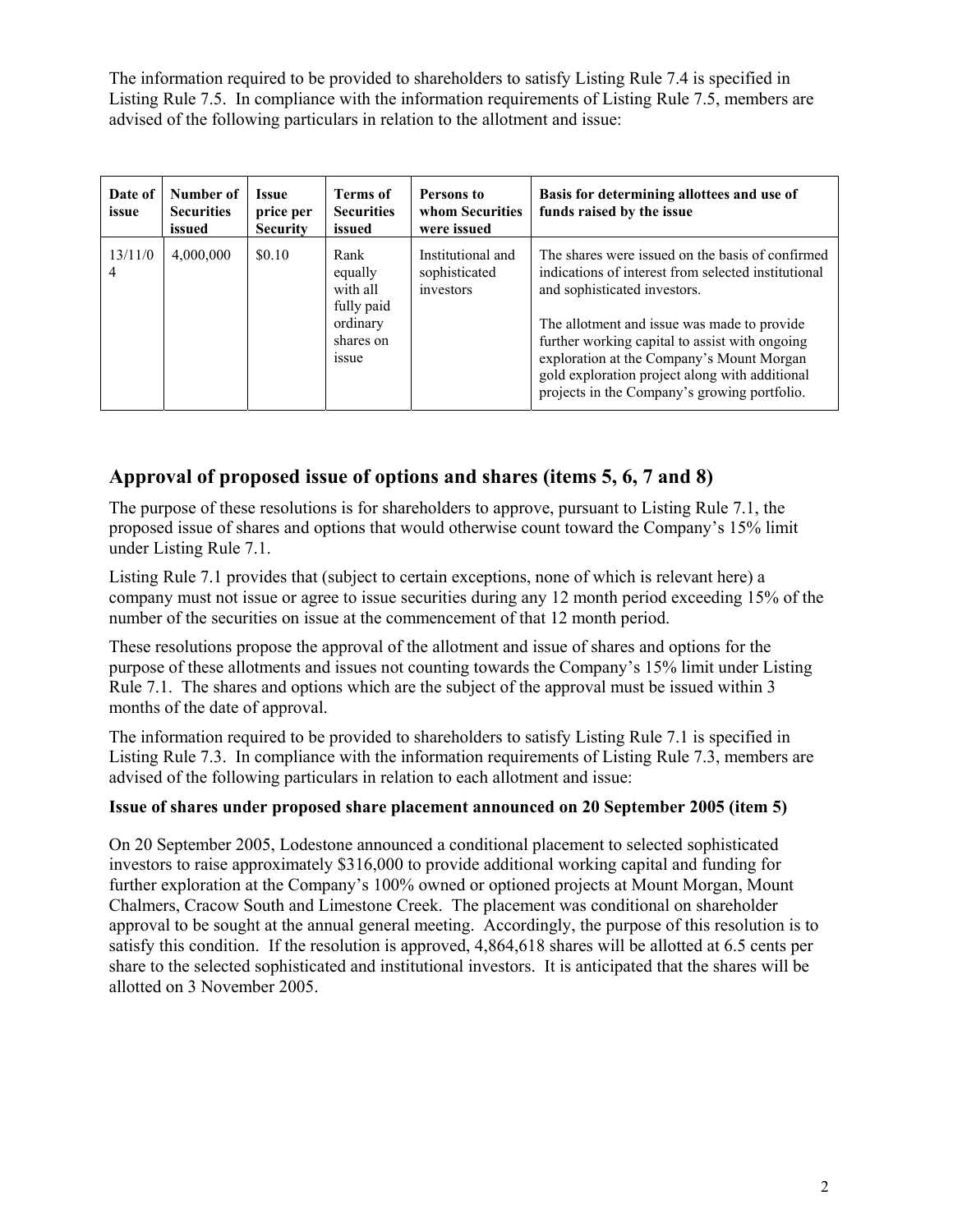The information required to be provided to shareholders to satisfy Listing Rule 7.3 is specified in Listing Rule 7.5. In compliance with the information requirements of Listing Rule 7.5, members are advised of the following particulars in relation to each allotment and issue:

| Date by which<br>shares will be<br>issued                                                                | <b>Maximum</b><br><b>Number</b><br>of shares<br>to be<br>issued | <b>Issue</b><br>price<br>per<br>share | <b>Persons to whom</b><br>shares will be<br>issued                                                                          | <b>Terms of</b><br>shares to be<br>issued                           | Intended use of funds to be raised                                                                                                                                                                                                                           |
|----------------------------------------------------------------------------------------------------------|-----------------------------------------------------------------|---------------------------------------|-----------------------------------------------------------------------------------------------------------------------------|---------------------------------------------------------------------|--------------------------------------------------------------------------------------------------------------------------------------------------------------------------------------------------------------------------------------------------------------|
| 27/01/06<br>It is intended<br>that the shares<br>will be issued<br>following<br>shareholder<br>approval. | 4,864,618                                                       | \$0.065                               | The shares will be<br>issued on the basis<br>of confirmed<br>indications of<br>interest from<br>sophisticated<br>investors. | Rank equally<br>with all fully<br>paid ordinary<br>shares on issue. | The allotment and issue will be made<br>to provide funding for further<br>exploration at the Company's 100%<br>owned or optioned projects at Mount<br>Morgan, nearby Mount Chalmers,<br>Cracow South and Limestone Creek,<br>and additional working capital. |

# **Issue of options to Dr Douglas Haynes (item 6)**

Dr Douglas Haynes has provided contracting services to the Company from April 2003 until now. These services have led to the recognition and consequent acquisition of the Cracow South project and other valuable outcomes. In partial consideration for these services, the Company and Dr Haynes have agreed that, subject to shareholder approval at the Annual General Meeting, Dr Haynes (or his nominee) be issued:

- 167,000 options at an exercise price of \$0.20 per option exercisable from the first anniversary of the issue of the options until the fifth anniversary of the issue of the options
- 167,000 options at an exercise price of \$0.25 per option exercisable from the second anniversary of the issue of the options until the fifth anniversary of the issue of the options
- 167,000 options at an exercise price of \$0.30 per option exercisable from the third anniversary of the issue of the options until the fifth anniversary of the issue of the options.

As required by the Listing Rules, these options will be issued within 3 months of approval.

If all 501,000 options proposed to be issued to Mr Haynes are exercised, the shares issued on the exercise of those options will constitute approximately 1.36% of the ordinary share capital of the company on a fully diluted basis (i.e. assuming that all of the options proposed to be issued to Dr Arnold have been exercised, that the other 900,000 options on issue have been exercised and that there are no other changes in the ordinary share capital of the company). This does not take into account the shares that may be issued pursuant to the proposed placement (item 8 of this Notice of Meeting). It is anticipated that the options will be allotted on 3 November 2005.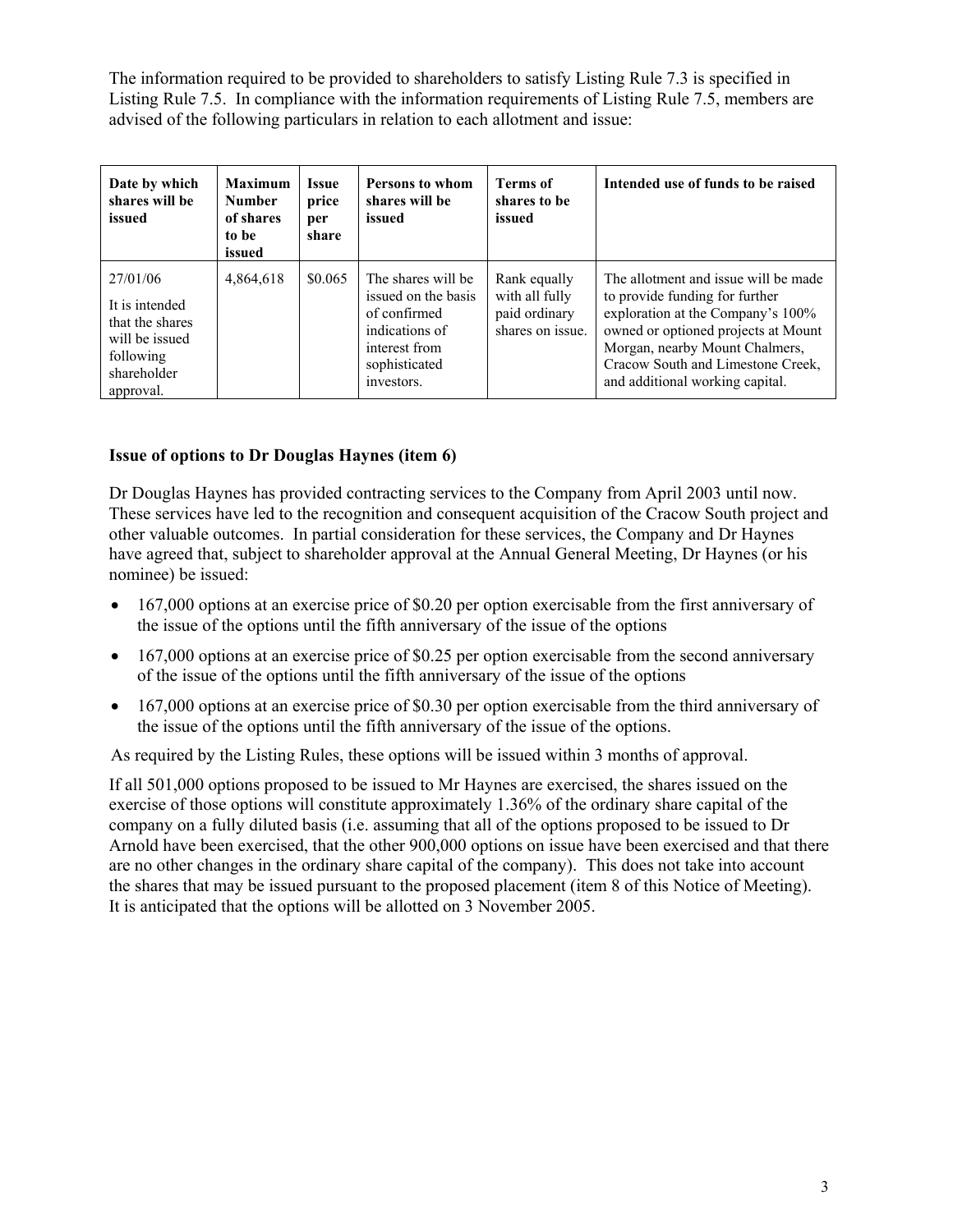The full terms of these options are set out in the Schedule. For the purposes of satisfying Listing Rule 7.3, members are also advised of the following particulars:

| <b>Maximum</b><br>Number of<br>options to<br>be issued | Date by<br>which<br>options<br>will be<br>issued | <b>Issue price per option</b>                                                                                                                                                   | Persons to<br>whom<br>options<br>will be<br>issued | Terms of<br>options to<br>be issued | Intended use of funds to be<br>raised                                                                                                                                                                                                                                                                                                                                                                              |
|--------------------------------------------------------|--------------------------------------------------|---------------------------------------------------------------------------------------------------------------------------------------------------------------------------------|----------------------------------------------------|-------------------------------------|--------------------------------------------------------------------------------------------------------------------------------------------------------------------------------------------------------------------------------------------------------------------------------------------------------------------------------------------------------------------------------------------------------------------|
| 501,000                                                | 27/01/06                                         | The options are being issued<br>as partial consideration for<br>contracting services which<br>have been provided to<br>Lodestone. Therefore, no<br>issue price will be payable. | Dr Douglas<br>Haynes or<br>his nominee             | See the<br>Schedule                 | The options are being issued as<br>partial consideration for<br>contracting services which have<br>been provided to Lodestone.<br>Therefore, no funds are being<br>raised by the issue of the<br>options.<br>The total funds that will be<br>raised if all of the options<br>proposed to be issued to Dr<br>Haynes are exercised is<br>$$125,250$ . These funds are<br>intended to be used for working<br>capital. |

# **Issue of options to Dr Gary Arnold (item 7)**

Dr Gary Arnold has provided contracting services to the Company from July 2003 until now. These services have led to the acquisition of the Morganite prospect at Mount Morgan, the Mount Chalmers project and other valuable outcomes. In partial consideration for these, the Company and Dr Arnold have agreed that, subject to shareholder approval at the Annual General Meeting, Dr Arnold (or his nominee) be issued:

- 167,000 options at an exercise price of \$0.20 per option exercisable from the first anniversary of the issue of the options until the fifth anniversary of the issue of the options
- 167,000 options at an exercise price of \$0.25 per option exercisable from the second anniversary of the issue of the options until the fifth anniversary of the issue of the options
- 167,000 options at an exercise price of \$0.30 per option exercisable from the third anniversary of the issue of the options until the fifth anniversary of the issue of the options.

As required by the Listing Rules, these options will be issued within 3 months of approval.

If all 501,000 options proposed to be issued to Dr Arnold are exercised, the shares issued on the exercise of those options will constitute approximately 1.36% of the ordinary share capital of the company on a fully diluted basis (i.e. assuming that all of the options proposed to be issued to Dr Haynes have been exercised, that the other 900,000 options on issue have been exercised and that there are no other changes in the ordinary share capital of the company). This does not take into account the shares that may be issued pursuant to the proposed placement (item 8 of this Notice of Meeting). It is anticipated that the options will be allotted on 3 November 2005.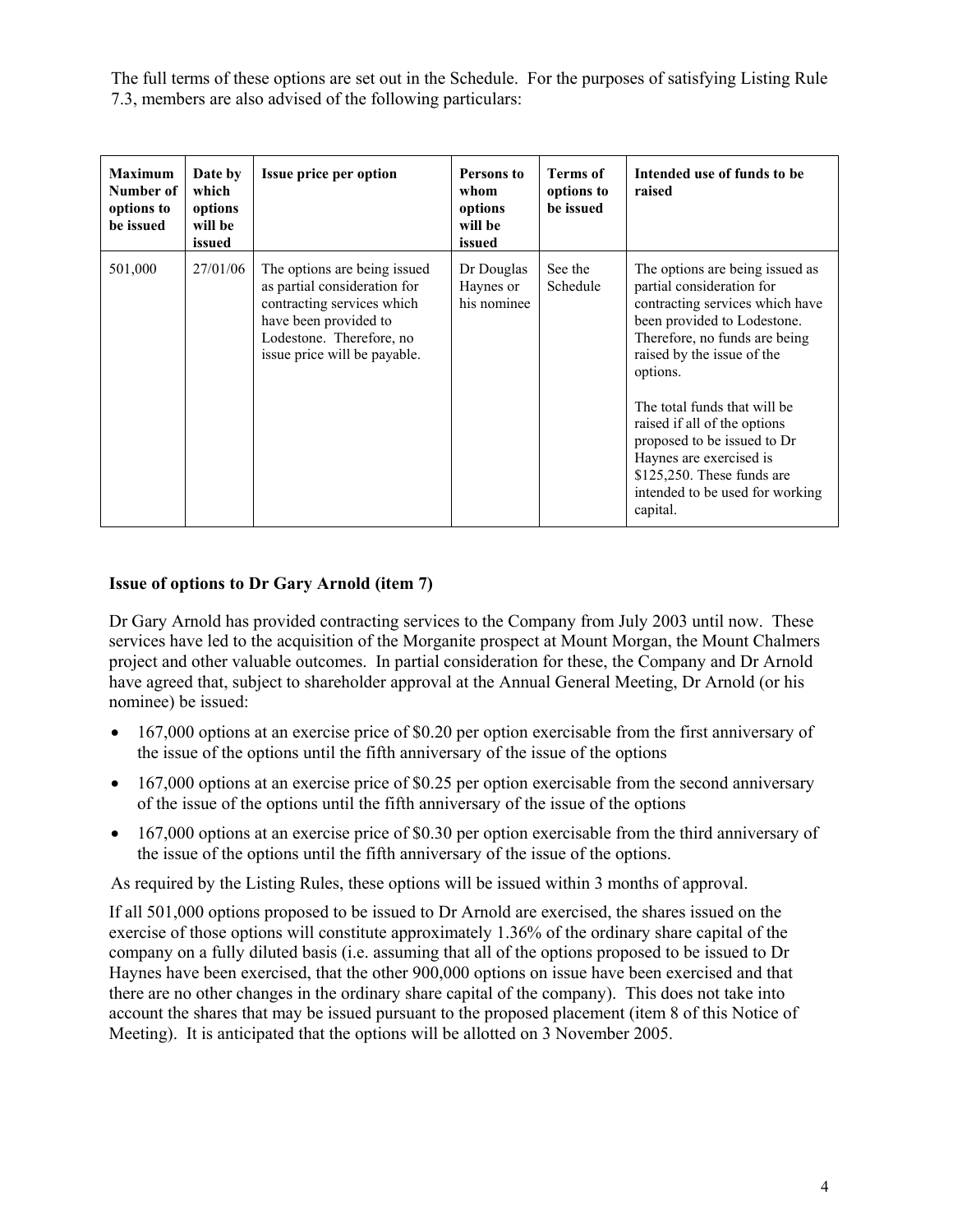The full terms of these options are set out in the Schedule. For the purposes of satisfying Listing Rule 7.3, members are also advised of the following particulars:

| <b>Maximum</b><br>Number of<br>options to<br>be issued | Date by<br>which<br>options<br>will be<br>issued | <b>Issue price per option</b>                                                                                                                                                   | Persons to<br>whom<br>options<br>will be<br>issued | Terms of<br>options to<br>be issued | Intended use of funds to be<br>raised                                                                                                                                                                                                                                                                                                                                                                              |
|--------------------------------------------------------|--------------------------------------------------|---------------------------------------------------------------------------------------------------------------------------------------------------------------------------------|----------------------------------------------------|-------------------------------------|--------------------------------------------------------------------------------------------------------------------------------------------------------------------------------------------------------------------------------------------------------------------------------------------------------------------------------------------------------------------------------------------------------------------|
| 501,000                                                | 27/01/06                                         | The options are being issued<br>as partial consideration for<br>contracting services which<br>have been provided to<br>Lodestone. Therefore, no<br>issue price will be payable. | Dr Gary<br>Arnold or<br>his nominee                | See the<br>Schedule                 | The options are being issued as<br>partial consideration for<br>contracting services which have<br>been provided to Lodestone.<br>Therefore, no funds are being<br>raised by the issue of the<br>options.<br>The total funds that will be<br>raised if all of the options<br>proposed to be issued to Dr<br>Arnold are exercised is<br>$$125,250$ . These funds are<br>intended to be used for working<br>capital. |

# **Issue of shares under proposed placement (item 8)**

Lodestone is considering a further placement of shares up to a maximum number of 13,389,000 shares in the Company for the purpose of raising funds to provide further exploration funding to accelerate exploration efforts at the Company's wholly-owned and/or optioned projects at Mount Morgan, Mount Chalmers, Cracow South and Limestone Creek. The proceeds from any such additional placement would also provide working capital for corporate overheads and strategic opportunities. It is anticipated that more than 75% of the proceeds from any such placement, if completed, would be applied for exploration activities. More specifically the funds will be applied to funding up to 3,500 metres of deep diamond drilling at Mount Morgan (5-7 drillholes), double the Mount Chalmers drilling program (to 2400 metres with 4 more drillholes), initiate a 3,000 metre reverse circulation drilling program south of Cracow (approximately 25 drillholes) and carry out detailed geochemical sampling at Limestone Creek.

The issue price of the shares to be issued under any such placement will be determined by reference to the prevailing share price of Lodestone shares at the time of the Board's approval of a placement after applying a discount of no more than 20% to the average share price at that time. The average share price will be calculated over the last 5 days on which sales in the securities are recorded before the date of making the placement. It is anticipated that any shares issued in respect of this proposed placement will be issued 5 business days after placement is made.

As required by the Listing Rules, the allotment and issue of the shares will occur within 3 months of approval.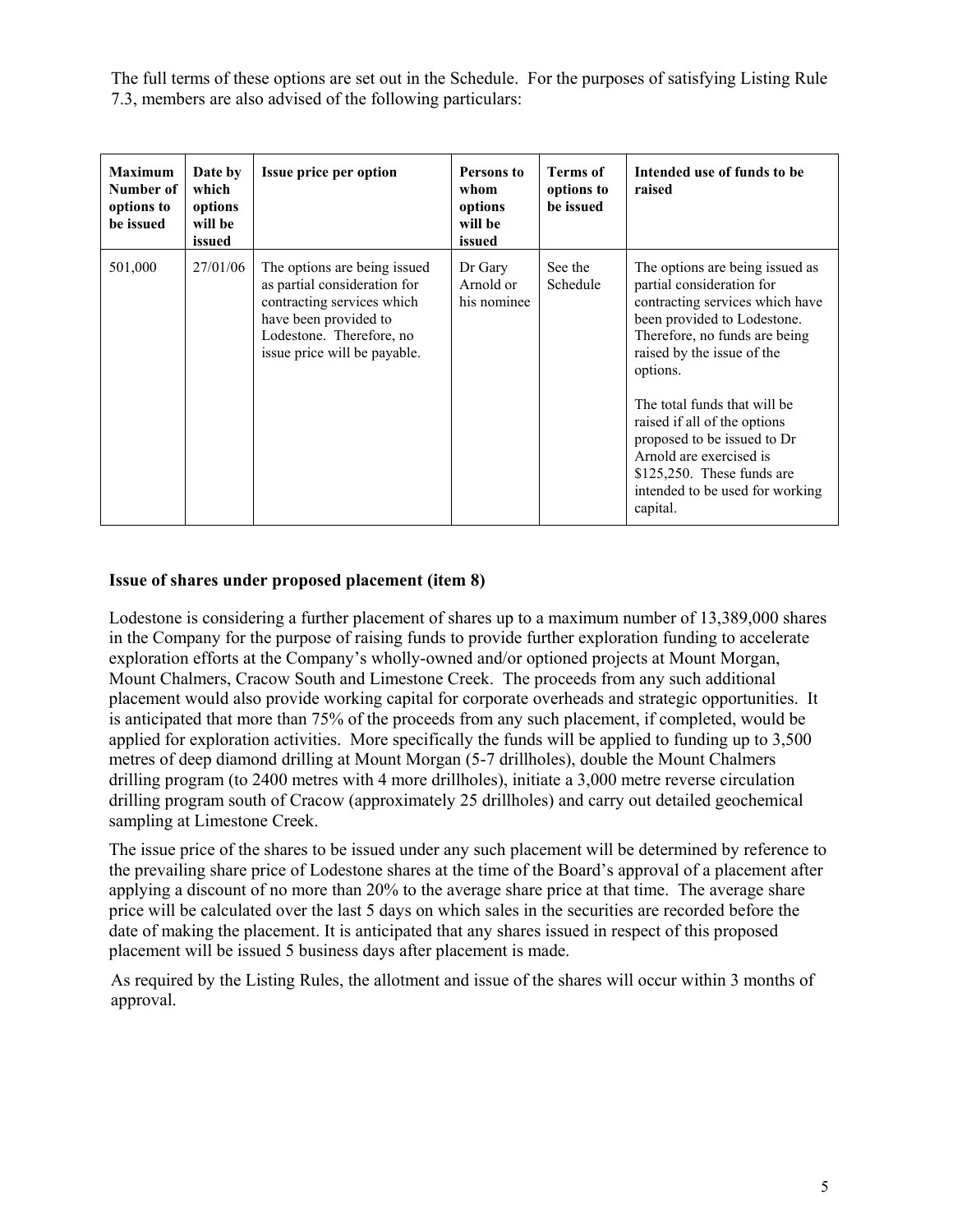For the purposes of satisfying Listing Rule 7.3, members are also advised of the following particulars:

| <b>Maximum Number</b><br>of shares to be<br>issued                   | Date by<br>which<br>shares<br>will be<br>issued | <b>Issue price per</b><br>shares                                                                                                                                            | Persons to<br>whom shares<br>will be issued                                                                                                                    | <b>Terms of shares</b><br>to be issued                             | Intended use of funds to be<br>raised                                                                                                                                                                                                                                                                                |
|----------------------------------------------------------------------|-------------------------------------------------|-----------------------------------------------------------------------------------------------------------------------------------------------------------------------------|----------------------------------------------------------------------------------------------------------------------------------------------------------------|--------------------------------------------------------------------|----------------------------------------------------------------------------------------------------------------------------------------------------------------------------------------------------------------------------------------------------------------------------------------------------------------------|
| A number of shares<br>27/01/06<br>not exceeding<br>13,389,000 shares |                                                 | To be<br>determined by<br>reference to<br>Lodestone's<br>prevailing share<br>price at the<br>time, after<br>applying a<br>discount no<br>more than $20\%$<br>to that price. | Shares will be<br>issued on the<br>basis of<br>confirmed<br>indications of<br>interest from<br>selected<br>institutional<br>and<br>sophisticated<br>investors. | Rank equally with<br>all fully paid<br>ordinary shares<br>on issue | The allotment and issue is<br>proposed to provide further<br>working capital to assist with<br>ongoing exploration at the<br>Company's wholly-owned<br>and/or optioned projects at<br>Mount Morgan, Mount<br>Chalmers, Cracow South and<br>Limestone Creek and<br>corporate overheads. Details<br>are set out above. |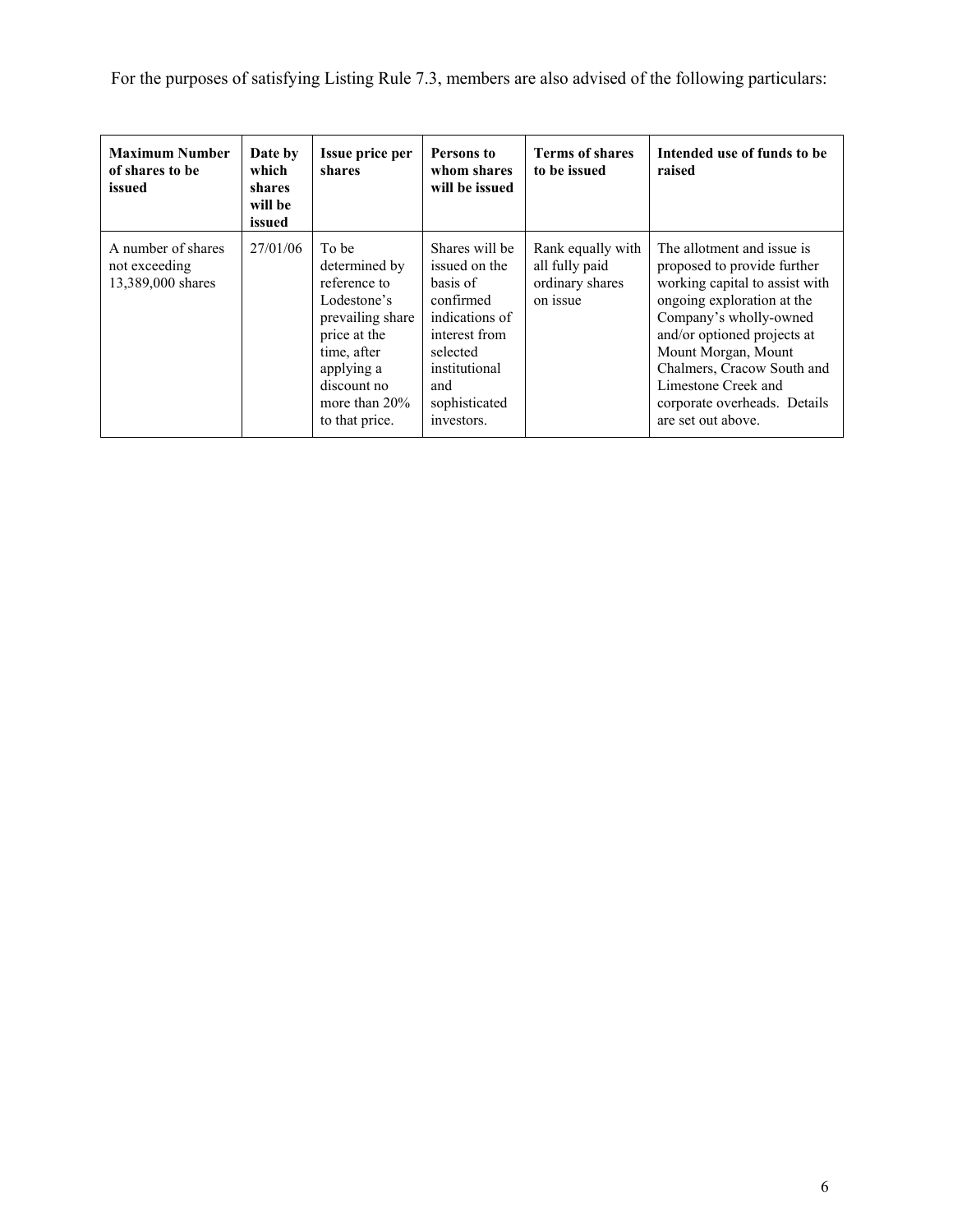## **LODESTONE EXPLORATION LIMITED ("COMPANY**") **CONTRACTOR OPTIONS TERMS AND CONDITIONS**

The Options issued to **Dr Douglas Haynes and Dr Gary Arnold** ("**Holders**") will be issued on the following terms and conditions:

- 1. Each Holder will be issued 501,000 Options. The date on which the Options are issued to the Holders will be the issue date ("**Issue Date"**).
- 2. All Options will expire on the 5th anniversary of the Issue Date ("**Expiry Date**").
- 3. Each Option entitles the Holders to subscribe for 1 fully paid ordinary share in the Company ("**Share**") upon exercise of the Option and payment of the Exercise Price.
- 4. In respect of each Holder:
	- a. 167,000 Options are exercisable from the 1<sup>st</sup> anniversary of the Issue Date until the Expiry Date at an exercise price of 20 cents per Option;
	- b. 167,000 Options are exercisable from the  $2<sup>nd</sup>$  anniversary of the Issue Date until the Expiry Date at an exercise price of 25 cents per Option;
	- c. 167,000 Options are exercisable from the  $3<sup>rd</sup>$  anniversary of the Issue Date until the Expiry Date at an exercise price of 30 cents per Option.
- 5. An Option will be exercisable by giving written notice of exercise to the Company, and paying the Exercise Price for the Option at any time during the period which that option may be exercised as stated in clause 4.
- 6. The Options will not confer an entitlement to receive dividends declared and paid by the Company, nor an entitlement to vote at general meetings of the Company.
- 7. Subject to the Company's constitution, each Share issued pursuant to the exercise of an Option will rank equally in all respects with the issued Shares.
- 8. The Options will not confer on the Holders an entitlement to participate in bonus issues or rights issues of securities made or offered pro-rata to shareholders of the Company without exercising such Options.
- 9. The Company will not apply to ASX for official quotation of the Options.
- 10. The Company will apply for official quotation by ASX of the Shares issued upon exercise of Options within the time period required by the Listing Rules.
- 11. The Options may not be assigned or transferred except to a Company controlled by a Holder or to a trust in which a Holder is a principal beneficiary or (in the case of death) to the deceased's personal representative.
- 12. All unexercised Options will lapse, if the relevant Holder's contract is terminated:
	- i. by the Company, on the ground of that Holder's material breach of any term or condition of his contract or on the ground of that Holder's material misconduct or neglect in the discharge of his duties, immediately upon termination;
	- ii. by the Company, on any other lawful ground, 3 months after that Holder ceases to be under contract;
	- iii. by that Holder's termination, 3 months after that Holder ceases to be under contract;
	- iv. for any other reason, prior to the Expiry Date.
- 13. Options not exercised or lapsed prior to the Expiry Date will lapse on the Expiry Date.
- 14. All Options may be exercised if a takeover bid (as defined in the Corporations Act) is made for Shares.
- 15. In the event of a reorganisation of the capital of the Company, the rights of the Holders will be changed to the extent necessary to comply with the Listing Rules applying to a reorganisation of capital at the time of the reorganisation.
- 16. If the capital of the Company is reconstructed, the number of Options and/or the exercise price of the Options will be correspondingly reconstructed in a manner which shall not result in any additional benefits being conferred on the Holders which are not conferred on Shareholders.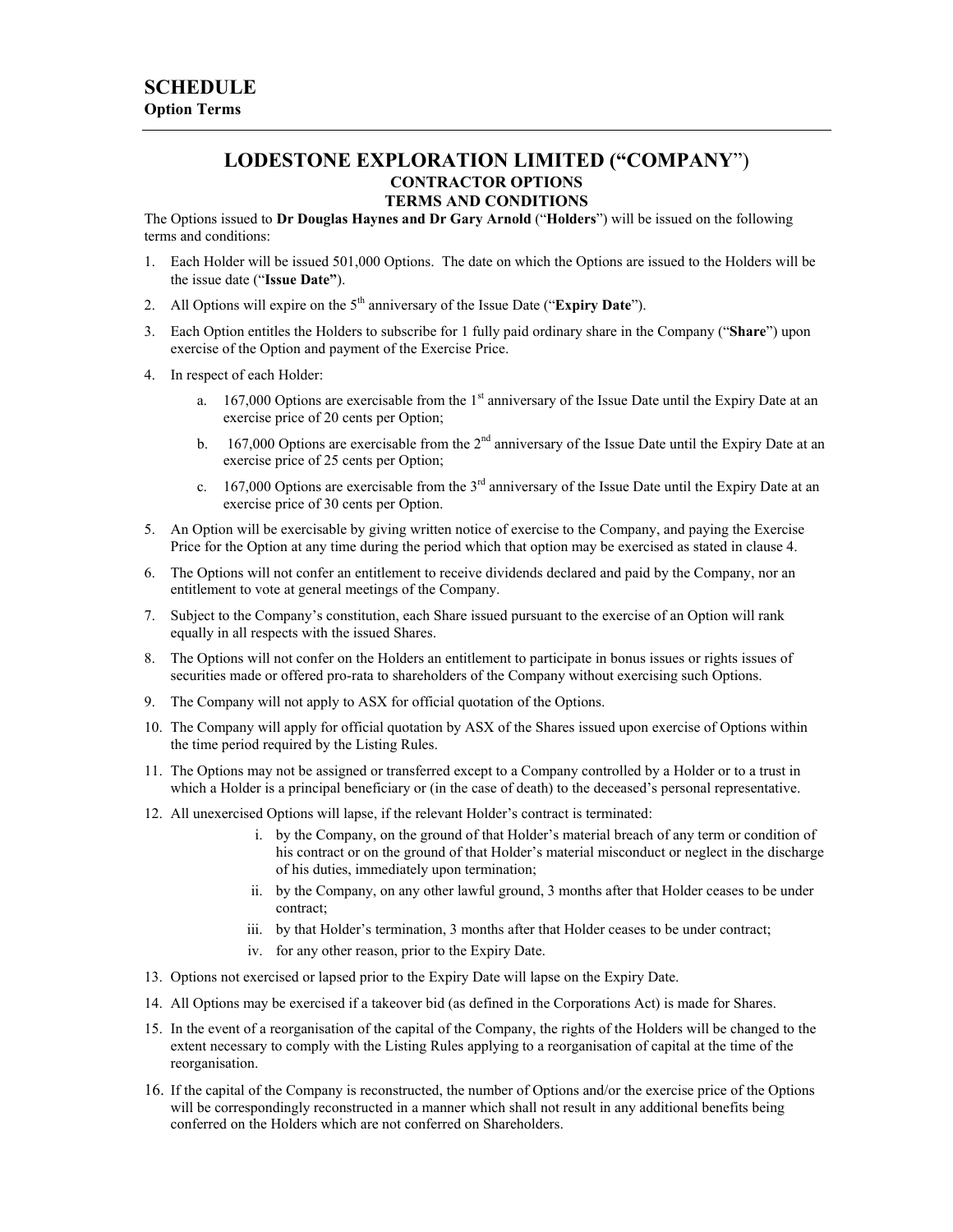

# **LODESTONE EXPLORATION LIMITED**

ABN 20 075 877 075

### **APPOINTMENT OF PROXY**

If you would like to attend and vote at the Annual General Meeting, please bring this form with you. This will assist in registering your attendance.



**X99999999999**

I/We being a member(s) of Lodestone Exploration Limited and entitled to attend and vote hereby appoint



the **Chairman of the Meeting (mark box)**

**OR** if you are **NOT** appointing the Chairman of the Meeting as your proxy, please write the name of the person or body corporate (excluding the registered securityholder) you are appointing as your proxy

or failing the person/body corporate named, or if no person/body corporate is named, the Chairman of the Meeting, as my/our proxy to act generally at the meeting on my/our behalf and to vote in accordance with the following instructions (or if no directions have been given, as the proxy sees fit) at the Annual General Meeting of the Company to be held at 11.00am on Thursday, 27 October 2005 and at any adjournment of that meeting.

**D R A F T**

Where more than one proxy is to be appointed or where voting intentions cannot be adequately expressed using this form an additional form of proxy is available on request from the share registry. Proxies will only be valid and accepted by the Company if they are signed and received no later than 48 hours before the meeting. The Chairman of the Meeting intends to vote undirected proxies in favour of all items of business.

| B<br>To direct your proxy how to vote on any resolution please insert                   |     |         |          | in the appropriate box below.                                               |     |         |                      |
|-----------------------------------------------------------------------------------------|-----|---------|----------|-----------------------------------------------------------------------------|-----|---------|----------------------|
|                                                                                         | For | Against | Abstain* |                                                                             | For | Against | Abstain <sup>*</sup> |
| <b>Resolution 2</b><br>Directors' Remuneration Report                                   |     |         |          | <b>Resolution 6</b><br>Approval of issue of options to<br>Dr Douglas Haynes |     |         |                      |
| <b>Resolution 3</b><br>Election of Greg Baynton                                         |     |         |          | <b>Resolution 7</b><br>Approval of issue of options to<br>Dr Gary Arnold    |     |         |                      |
| <b>Resolution 4</b><br>Ratification & approval of<br>13 November 2004 placement         |     |         |          | <b>Resolution 8</b><br>Approval of proposed share placement                 |     |         |                      |
| <b>Resolution 5</b><br>Approval of proposed placement<br>announced on 20 September 2005 |     |         |          |                                                                             |     |         |                      |

\* If you mark the Abstain box for a particular Item, you are directing your proxy not to vote on your behalf on a show of hands or on a poll and your votes will not be counted in computing the required majority on a poll.

# **C SIGNATURE OF SECURITYHOLDERS – THIS MUST BE COMPLETED**

| Securityholder 1 (Individual |  |
|------------------------------|--|
|                              |  |

Securityholder 1 (Individual) Joint Securityholder 2 (Individual) Joint Securityholder 3 (Individual)

\*LOD PRX541\*

Sole Director and Sole Company Secretary Director/Company Secretary (Delete one) Director

This form should be signed by the securityholder. If a joint holding, either securityholder may sign. If signed by the securityholder's attorney, the power of attorney must have been previously noted by the registry or a certified copy attached to this form. If executed by a company, the form must be executed in accordance with the securityholder's constitution and the *Corporations Act 2001* (Cwlth).

ASX Perpetual Registrars Limited advises that Chapter 2C of the *Corporations Act 2001* requires information about you as a securityholder (including your name, address and details of the securities you hold) to be included in the public register of the entity in which you hold securities. Information is collected to administer your securityholding and if some or all of the information is not collected then it might not be possible to administer your securityholding. Your personal information may be disclosed to the entity in which you hold securities. You can obtain access to your personal information by contacting us at the address or telephone number shown on this form. Our privacy policy is available on our website (www.asxperpetual.com.au). **LOD PRX541**